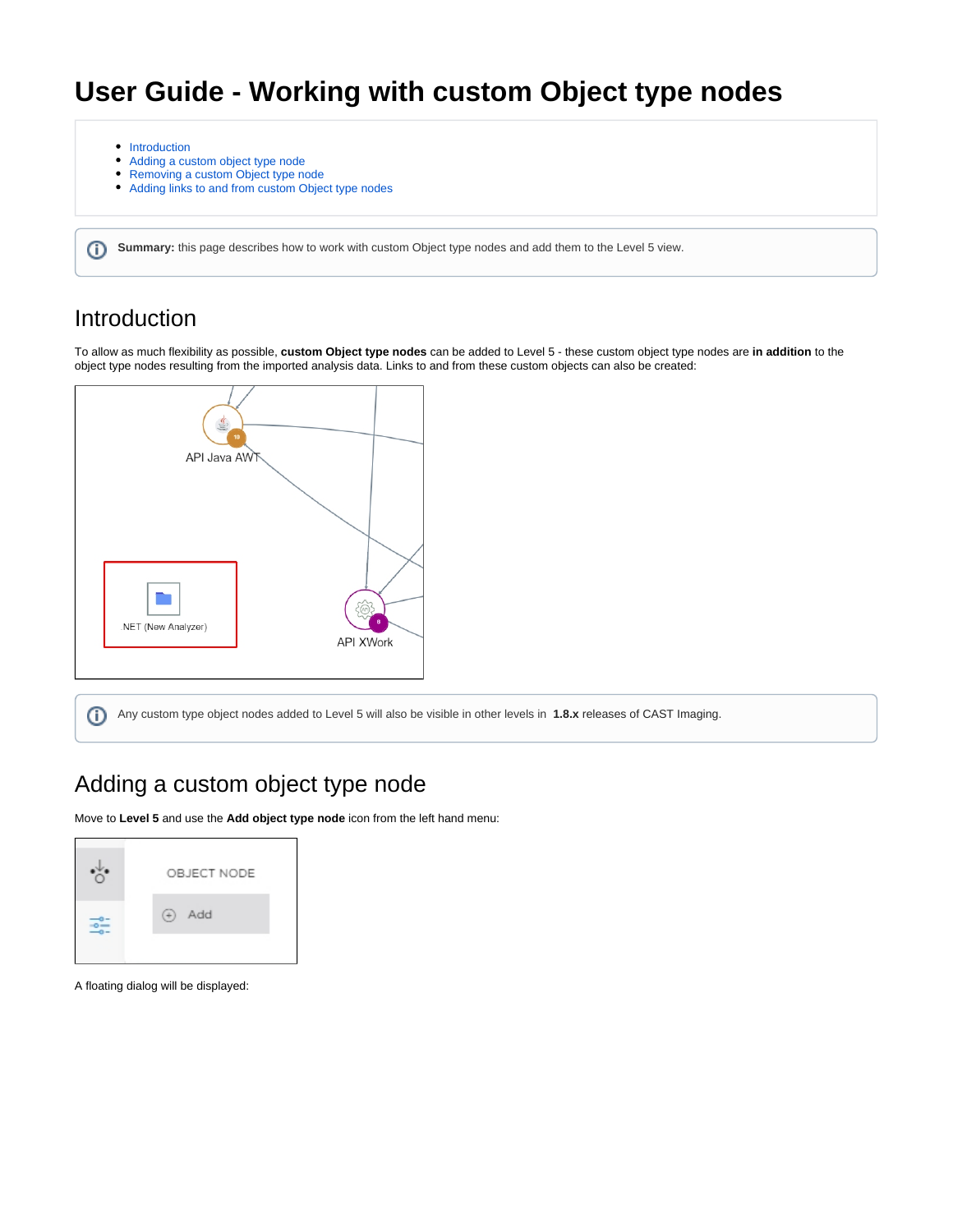|  | Select a object type |  |
|--|----------------------|--|
|--|----------------------|--|

Choose the object type node you want to create - **all possible CAST AIP object types can be added**, except those that ALREADY exist on the view whether as other custom Object type nodes, or Object type nodes resulting from imported analysis data:

| OBJECT TYPE NODE<br>You can add a node in order to re-engineer your architecture. Your node will be automatically saved into the<br>level 5 view with a specific design to differentiate it from the nodes coming from the AIP analysis. |  |
|------------------------------------------------------------------------------------------------------------------------------------------------------------------------------------------------------------------------------------------|--|
| Select a object type                                                                                                                                                                                                                     |  |
| API AWS App Mesh                                                                                                                                                                                                                         |  |
| API AWS AppSync                                                                                                                                                                                                                          |  |
| API AWS Application Auto Scaling                                                                                                                                                                                                         |  |
| <b>API AWS Application Discovery Service</b>                                                                                                                                                                                             |  |
| API AWS Auto Scaling Plans                                                                                                                                                                                                               |  |
| API AWS Backup                                                                                                                                                                                                                           |  |
| API AWS Batch                                                                                                                                                                                                                            |  |
| <b>API AWS Budgets</b>                                                                                                                                                                                                                   |  |

Click **Create** to add the object to the view:

# OBJECT TYPE NODE You can add a node in order to re-engineer your architecture. Your node will be automatically saved into the level 5 view with a specific design to differentiate it from the nodes coming from the AIP analysis. API AWS Backup

 $\checkmark$ 

CREATE

CANCEL

The object is then added to the view and highlighted: